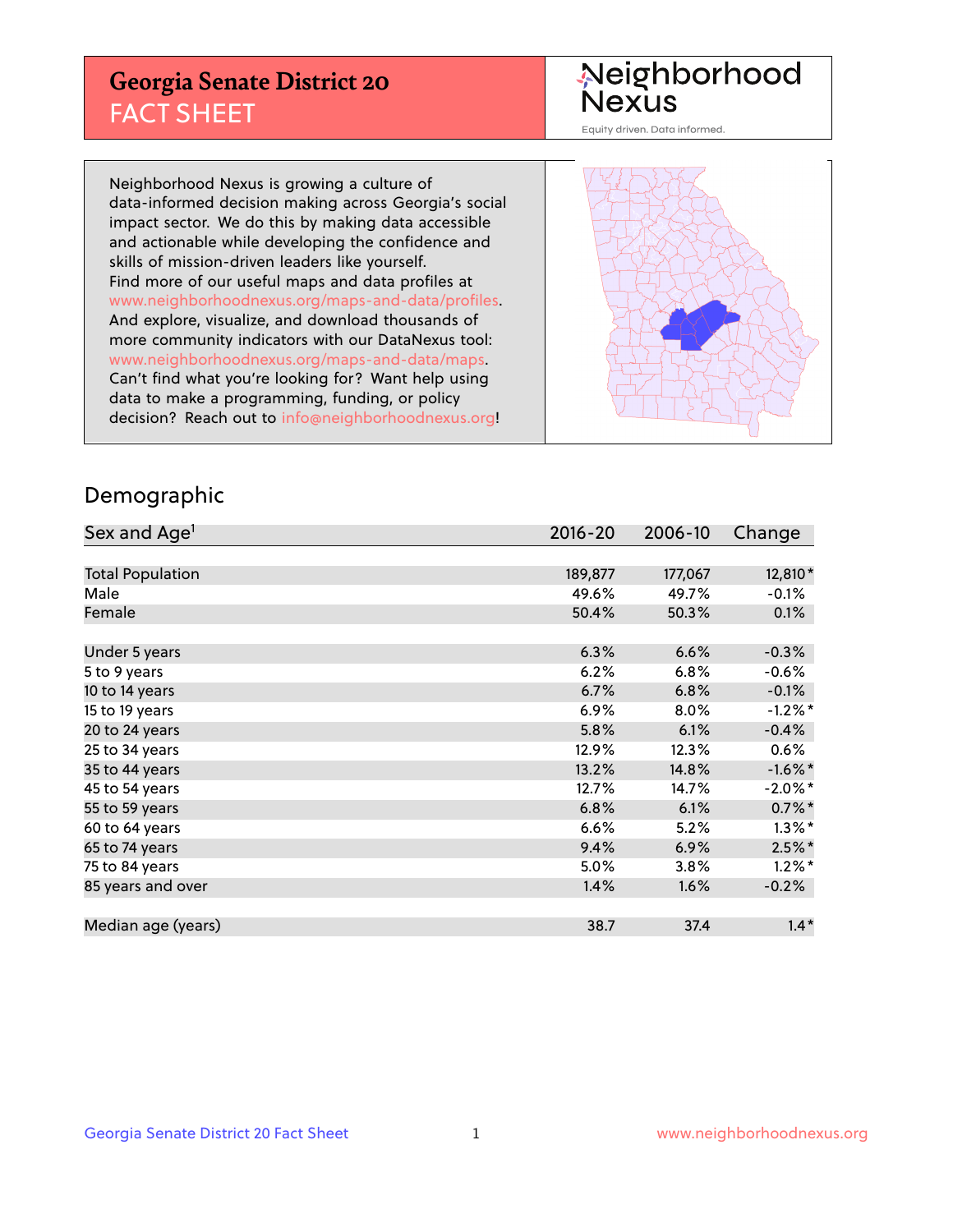## Demographic, continued...

| Race <sup>2</sup>                                            | $2016 - 20$ | 2006-10 | Change     |
|--------------------------------------------------------------|-------------|---------|------------|
| Total population                                             | 189,877     | 177,067 | 12,810*    |
| One race                                                     | 97.8%       | 99.0%   | $-1.2%$ *  |
| White                                                        | 62.4%       | 64.5%   | $-2.0\%$ * |
| <b>Black or African American</b>                             | 31.8%       | 31.7%   | 0.0%       |
| American Indian and Alaska Native                            | 0.3%        | 0.2%    | 0.2%       |
| Asian                                                        | 2.0%        | 1.3%    | $0.7%$ *   |
| Native Hawaiian and Other Pacific Islander                   | 0.2%        | 0.1%    | 0.1%       |
| Some other race                                              | 1.1%        | 1.3%    | $-0.2%$    |
| Two or more races                                            | 2.2%        | 1.0%    | $1.2\%$ *  |
| Race alone or in combination with other race(s) <sup>3</sup> | $2016 - 20$ | 2006-10 | Change     |
|                                                              |             |         |            |
| Total population                                             | 189,877     | 177,067 | 12,810*    |
| White                                                        | 64.4%       | 65.3%   | $-0.9%$    |
| <b>Black or African American</b>                             | 32.9%       | 32.2%   | 0.7%       |
| American Indian and Alaska Native                            | 0.5%        | 0.5%    | 0.0%       |
| Asian                                                        | 2.3%        | 1.6%    | $0.8\%$ *  |
| Native Hawaiian and Other Pacific Islander                   | 0.2%        | 0.1%    | 0.1%       |
| Some other race                                              | 1.9%        | 1.5%    | 0.5%       |
| Hispanic or Latino and Race <sup>4</sup>                     | $2016 - 20$ | 2006-10 | Change     |
| <b>Total population</b>                                      | 189,877     | 177,067 | 12,810*    |
| Hispanic or Latino (of any race)                             | 4.1%        | 2.8%    | $1.3\%$ *  |
| Not Hispanic or Latino                                       | 95.9%       | 97.2%   | $-1.3\%$ * |
| White alone                                                  | 60.2%       | 63.1%   | $-2.9\%$ * |
| <b>Black or African American alone</b>                       | 31.7%       | 31.7%   | $-0.0%$    |
| American Indian and Alaska Native alone                      | 0.2%        | 0.2%    | 0.1%       |
| Asian alone                                                  | 2.0%        | 1.2%    | $0.8\%$ *  |
| Native Hawaiian and Other Pacific Islander alone             | 0.2%        | 0.0%    | 0.2%       |
| Some other race alone                                        | 0.4%        | 0.2%    | 0.2%       |
| Two or more races                                            | 1.3%        | 0.9%    | 0.5%       |
| U.S. Citizenship Status <sup>5</sup>                         | $2016 - 20$ | 2006-10 | Change     |
|                                                              |             |         |            |
| Foreign-born population                                      | 7,594       | 4,596   | 2,998*     |
| Naturalized U.S. citizen                                     | 49.6%       | 46.7%   | 2.9%       |
| Not a U.S. citizen                                           | 50.4%       | 53.3%   | $-2.9%$    |
| Citizen, Voting Age Population <sup>6</sup>                  | $2016 - 20$ | 2006-10 | Change     |
|                                                              |             |         |            |
| Citizen, 18 and over population                              | 143,145     | 130,401 | 12,744*    |
| Male                                                         | 49.0%       | 48.9%   | 0.1%       |
| Female                                                       | 51.0%       | 51.1%   | $-0.1%$    |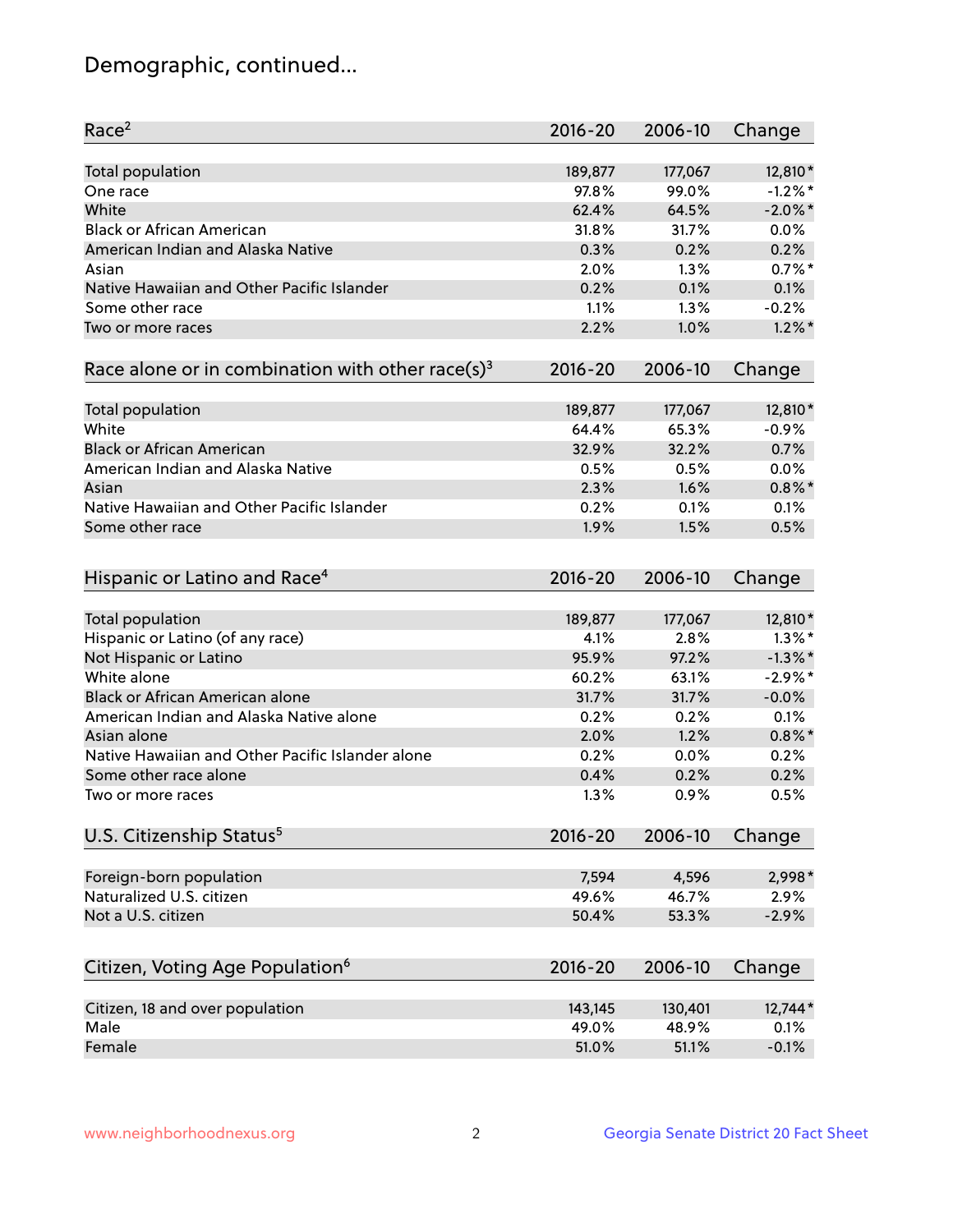#### Economic

| Income <sup>7</sup>                                 | $2016 - 20$ | 2006-10 | Change     |
|-----------------------------------------------------|-------------|---------|------------|
|                                                     |             |         |            |
| All households                                      | 66,744      | 62,441  | 4,303*     |
| Less than \$10,000                                  | 8.4%        | 11.8%   | $-3.5%$ *  |
| \$10,000 to \$14,999                                | 6.3%        | 7.0%    | $-0.7%$    |
| \$15,000 to \$24,999                                | 10.4%       | 12.4%   | $-2.0\%$ * |
| \$25,000 to \$34,999                                | 10.0%       | 10.2%   | $-0.2%$    |
| \$35,000 to \$49,999                                | 11.8%       | 13.8%   | $-2.0\%$ * |
| \$50,000 to \$74,999                                | 15.7%       | 18.7%   | $-3.0\%$ * |
| \$75,000 to \$99,999                                | 13.0%       | 11.8%   | 1.2%       |
| \$100,000 to \$149,999                              | 14.4%       | 9.5%    | 4.9%*      |
| \$150,000 to \$199,999                              | 5.8%        | 2.9%    | $3.0\%$ *  |
| \$200,000 or more                                   | 4.3%        | 2.0%    | $2.3\%$ *  |
| Median household income (dollars)                   | 54,886      | 43,595  | $11,291*$  |
| Mean household income (dollars)                     | 73,537      | 56,394  | $17,143*$  |
| With earnings                                       | 74.0%       | 74.2%   | $-0.2%$    |
| Mean earnings (dollars)                             | 74,105      | 60,221  | 13,883*    |
| <b>With Social Security</b>                         | 34.7%       | 31.4%   | $3.3\%$ *  |
| Mean Social Security income (dollars)               | 17,552      | 13,096  | 4,456*     |
| With retirement income                              | 25.1%       | 18.5%   | $6.6\%$ *  |
| Mean retirement income (dollars)                    | 29,197      | 24,405  | 4,792*     |
| With Supplemental Security Income                   | $6.7\%$     | 4.8%    | $1.9\%$ *  |
| Mean Supplemental Security Income (dollars)         | 9,821       | 8,187   | 1,633      |
| With cash public assistance income                  | 2.7%        | 1.3%    | $1.4\%$ *  |
| Mean cash public assistance income (dollars)        | 1,044       | 3,240   | $-2,196$   |
| With Food Stamp/SNAP benefits in the past 12 months | 14.9%       | 13.6%   | 1.4%       |
|                                                     |             |         |            |
| Families                                            | 47,724      | 43,746  | 3,979*     |
| Less than \$10,000                                  | 5.1%        | 7.1%    | $-2.0\%$ * |
| \$10,000 to \$14,999                                | 4.1%        | 3.9%    | 0.2%       |
| \$15,000 to \$24,999                                | 6.6%        | 10.3%   | $-3.7%$ *  |
| \$25,000 to \$34,999                                | 8.6%        | 9.2%    | $-0.7%$    |
| \$35,000 to \$49,999                                | 12.9%       | 15.0%   | $-2.0%$    |
| \$50,000 to \$74,999                                | 16.8%       | 20.4%   | $-3.6\%$ * |
| \$75,000 to \$99,999                                | 14.8%       | 15.1%   | $-0.3%$    |
| \$100,000 to \$149,999                              | 17.7%       | 12.8%   | 4.9%*      |
| \$150,000 to \$199,999                              | 7.6%        | 3.7%    | 4.0%*      |
| \$200,000 or more                                   | 5.7%        | 2.5%    | $3.2\%$ *  |
| Median family income (dollars)                      | 69,023      | 54,920  | 14,103*    |
| Mean family income (dollars)                        | 86,237      | 66,387  | 19,850*    |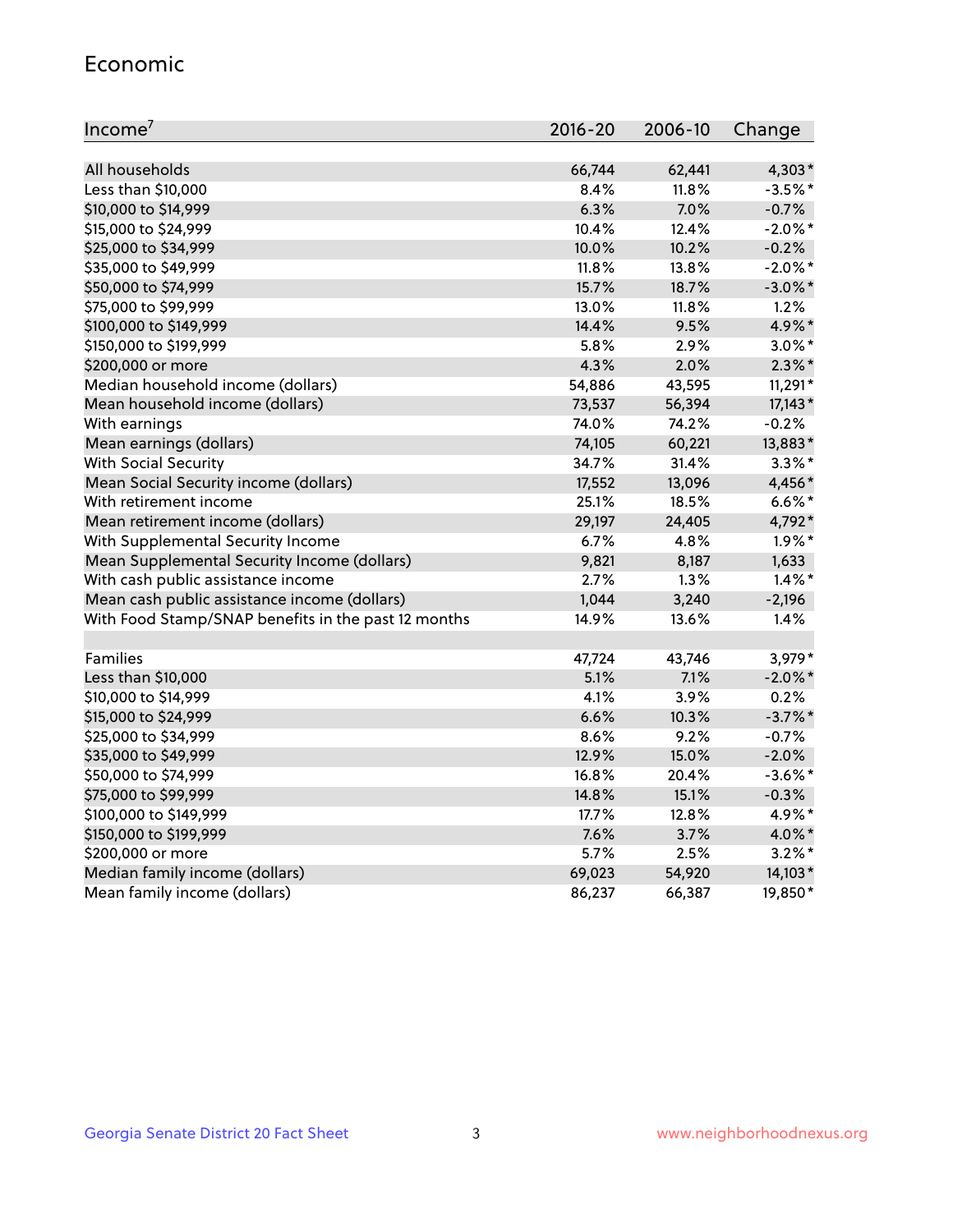## Economic, continued...

| Income, continued <sup>8</sup>                                        | $2016 - 20$ | 2006-10 | Change     |
|-----------------------------------------------------------------------|-------------|---------|------------|
|                                                                       |             |         |            |
| Nonfamily households                                                  | 19,020      | 18,695  | 324        |
| Median nonfamily income (dollars)                                     | 24,429      | 19,846  | 4,582*     |
| Mean nonfamily income (dollars)                                       | 37,263      | 30,476  | 6,786*     |
| Median earnings for workers (dollars)                                 | 33,761      | 28,383  | 5,378 *    |
| Median earnings for male full-time, year-round workers                | 50,906      | 42,242  | 8,664*     |
| (dollars)                                                             |             |         |            |
| Median earnings for female full-time, year-round workers<br>(dollars) | 38,726      | 29,849  | 8,878*     |
| Per capita income (dollars)                                           | 26,969      | 20,634  | $6,335*$   |
|                                                                       |             |         |            |
| Families and People Below Poverty Level <sup>9</sup>                  | 2016-20     | 2006-10 | Change     |
|                                                                       |             |         |            |
| <b>All families</b>                                                   | 12.9%       | 13.8%   | $-0.8%$    |
| With related children under 18 years                                  | 19.3%       | 20.4%   | $-1.1%$    |
| With related children under 5 years only                              | 17.1%       | 20.1%   | $-3.0%$    |
| Married couple families                                               | 6.5%        | 5.5%    | 1.0%       |
| With related children under 18 years                                  | 8.1%        | 6.5%    | 1.5%       |
| With related children under 5 years only                              | 7.4%        | 3.5%    | 4.0%       |
| Families with female householder, no husband present                  | 33.7%       | 38.9%   | $-5.2%$    |
| With related children under 18 years                                  | 42.0%       | 46.3%   | $-4.3%$    |
| With related children under 5 years only                              | 40.0%       | 53.3%   | $-13.3%$   |
| All people                                                            | 17.1%       | 17.1%   | 0.0%       |
| Under 18 years                                                        | 23.2%       | 23.3%   | $-0.1%$    |
| Related children under 18 years                                       | 22.8%       | 22.9%   | $-0.1%$    |
| Related children under 5 years                                        | 22.0%       | 25.4%   | $-3.5%$    |
| Related children 5 to 17 years                                        | 23.1%       | 21.9%   | 1.2%       |
| 18 years and over                                                     | 15.2%       | 14.9%   | 0.3%       |
| 18 to 64 years                                                        | 15.3%       | 14.6%   | 0.7%       |
| 65 years and over                                                     | 14.9%       | 16.3%   | $-1.5%$    |
| People in families                                                    | 14.3%       | 14.5%   | $-0.1%$    |
| Unrelated individuals 15 years and over                               | 33.1%       | 32.0%   | 1.1%       |
|                                                                       |             |         |            |
| Non-Hispanic white people                                             | 12.0%       | 10.0%   | $2.0\%$ *  |
| Black or African-American people                                      | 27.3%       | 32.0%   | $-4.7\%$ * |
| Asian people                                                          | 13.2%       | 3.2%    | 10.0%      |
| Hispanic or Latino people                                             | 20.1%       | 30.8%   | $-10.7%$   |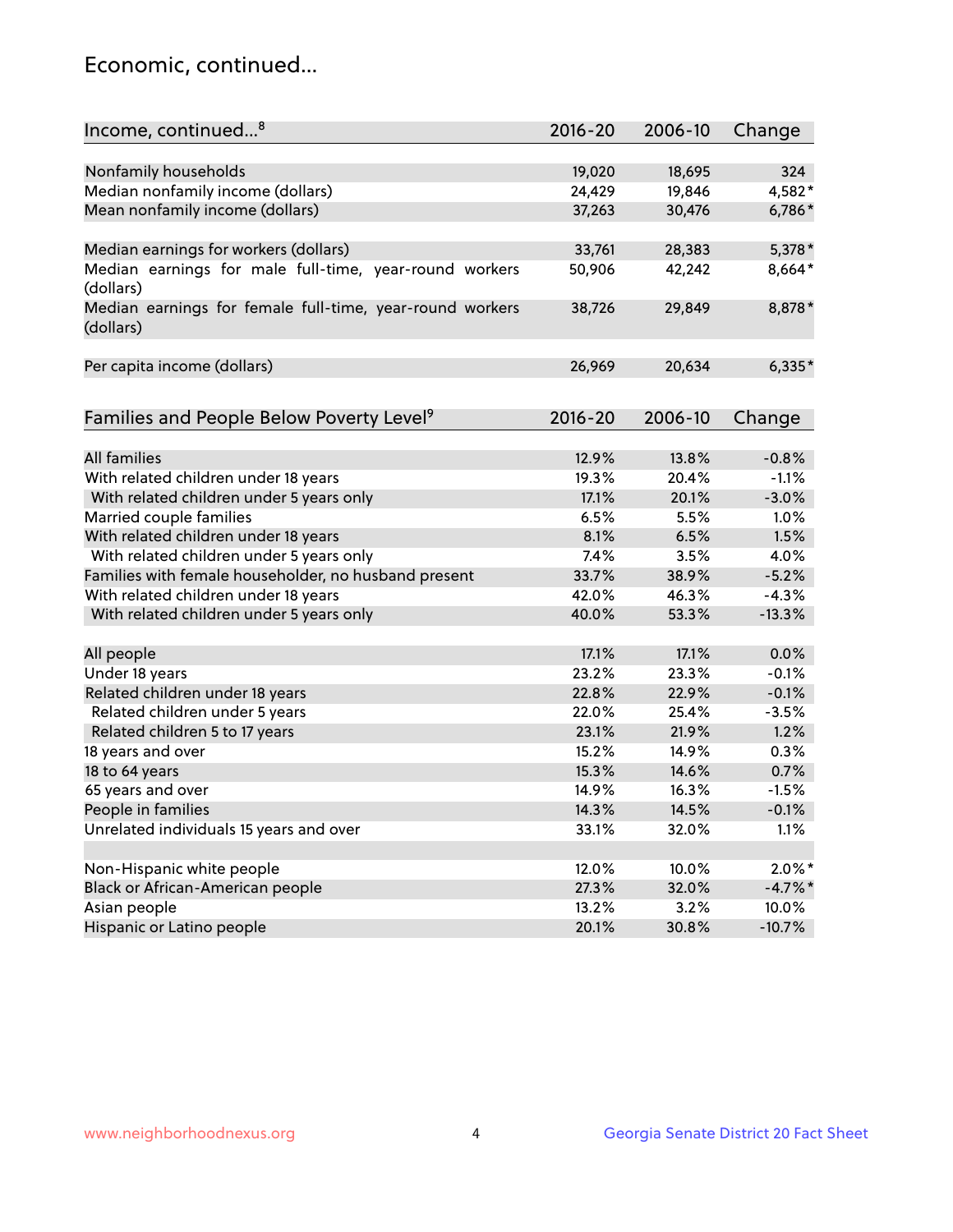## Employment

| Employment Status <sup>10</sup>                                             | $2016 - 20$ | 2006-10 | Change     |
|-----------------------------------------------------------------------------|-------------|---------|------------|
|                                                                             |             |         |            |
| Population 16 years and over                                                | 150,911     | 138,666 | 12,246*    |
| In labor force                                                              | 55.1%       | 56.0%   | $-0.8%$    |
| Civilian labor force                                                        | 54.0%       | 55.0%   | $-1.0%$    |
| Employed                                                                    | 51.2%       | 51.2%   | 0.0%       |
| Unemployed                                                                  | 2.8%        | 3.8%    | $-1.0%$    |
| <b>Armed Forces</b>                                                         | 1.1%        | 0.9%    | 0.2%       |
| Not in labor force                                                          | 44.9%       | 44.0%   | 0.8%       |
|                                                                             |             |         |            |
| Civilian labor force                                                        | 81,503      | 76,292  | $5,211*$   |
| <b>Unemployment Rate</b>                                                    | 5.2%        | 6.9%    | $-1.8%$    |
| Females 16 years and over                                                   | 76,452      | 70,600  | 5,852*     |
| In labor force                                                              | 51.8%       | 53.4%   | $-1.6%$    |
| Civilian labor force                                                        | 51.7%       | 53.1%   | $-1.4%$    |
| Employed                                                                    | 49.0%       | 49.4%   | $-0.4%$    |
|                                                                             |             |         |            |
| Own children of the householder under 6 years                               | 13,828      | 13,241  | 587        |
| All parents in family in labor force                                        | 64.0%       | 65.4%   | $-1.5%$    |
|                                                                             |             |         |            |
| Own children of the householder 6 to 17 years                               | 26,940      | 27,495  | $-555$     |
| All parents in family in labor force                                        | 70.1%       | 71.9%   | $-1.9%$    |
|                                                                             |             |         |            |
| Industry <sup>11</sup>                                                      | $2016 - 20$ | 2006-10 | Change     |
|                                                                             |             |         |            |
| Civilian employed population 16 years and over                              | 77,298      | 71,019  | $6,278*$   |
| Agriculture, forestry, fishing and hunting, and mining                      | 2.4%        | 2.9%    | $-0.6%$    |
| Construction                                                                | 6.4%        | 7.1%    | $-0.7%$    |
| Manufacturing                                                               | 11.7%       | 13.3%   | $-1.6\%$ * |
| Wholesale trade                                                             | 1.4%        | 2.2%    | $-0.8%$    |
| Retail trade                                                                | 10.9%       | 10.9%   | $-0.1%$    |
| Transportation and warehousing, and utilities                               | 5.8%        | 4.4%    | 1.4%       |
| Information                                                                 | 1.3%        | 0.9%    | 0.3%       |
| Finance and insurance, and real estate and rental and leasing               | 4.2%        | 4.4%    | $-0.1%$    |
| Professional, scientific, and management, and administrative                | 6.8%        | 5.8%    | $1.0\%$    |
| and waste management services                                               |             |         |            |
| Educational services, and health care and social assistance                 | 23.9%       | 23.6%   | 0.2%       |
| Arts, entertainment, and recreation, and accommodation and<br>food services | 7.7%        | 7.3%    | 0.4%       |
| Other services, except public administration                                | 4.1%        | 4.2%    | $-0.1%$    |
| Public administration                                                       | 13.5%       | 12.8%   | 0.7%       |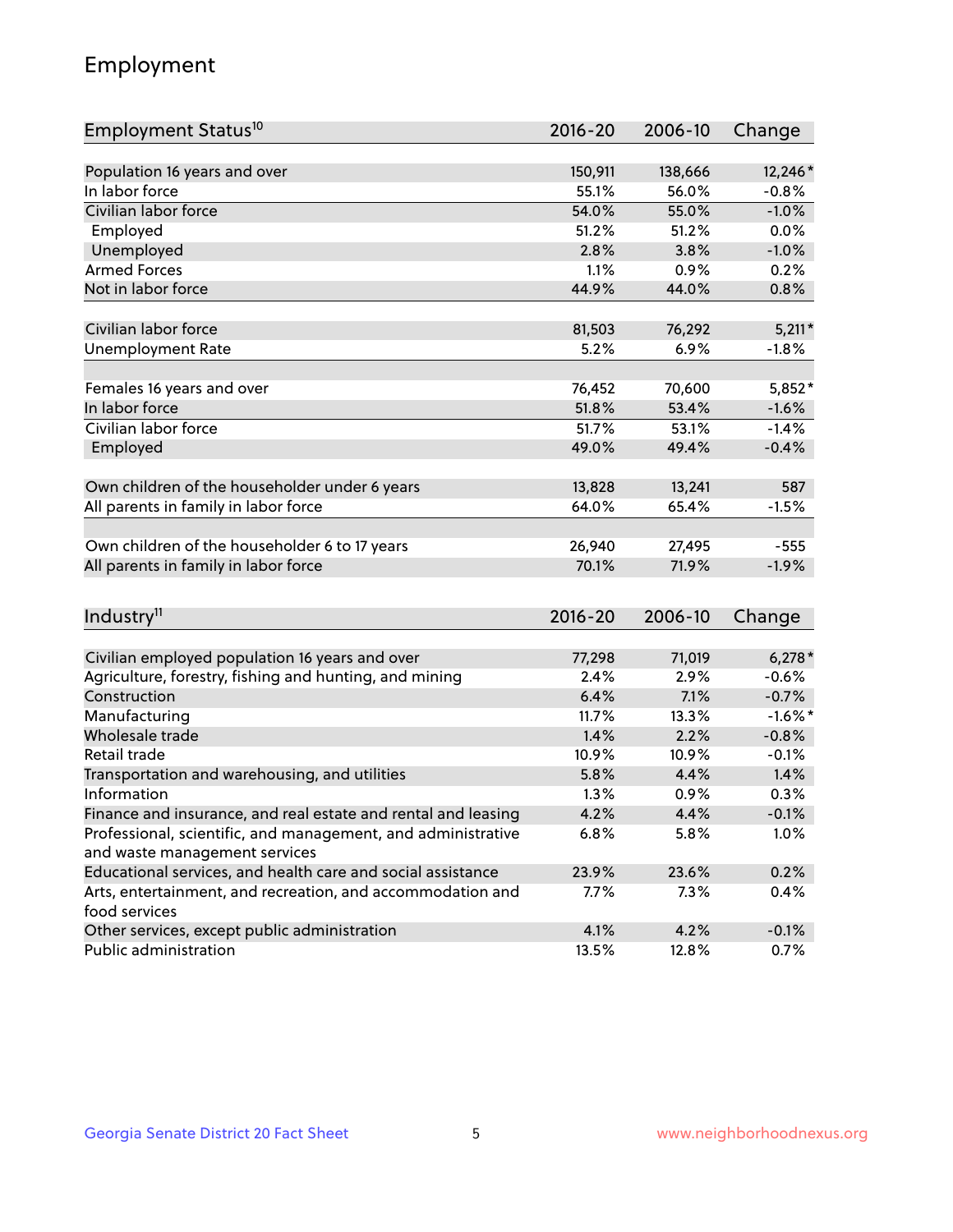## Employment, continued...

| Occupation <sup>12</sup>                                                    | $2016 - 20$ | 2006-10 | Change     |
|-----------------------------------------------------------------------------|-------------|---------|------------|
| Civilian employed population 16 years and over                              | 77,298      | 71,019  | $6,278*$   |
| Management, business, science, and arts occupations                         | 34.3%       | 31.7%   | $2.6\%$ *  |
| Service occupations                                                         | 17.6%       | 16.8%   | 0.8%       |
| Sales and office occupations                                                | 20.3%       | 23.9%   | $-3.6\%$ * |
|                                                                             |             |         | $-0.1%$    |
| Natural<br>and<br>resources,<br>construction,<br>maintenance<br>occupations | 12.4%       | 12.5%   |            |
| Production, transportation, and material moving occupations                 | 15.5%       | 15.2%   | 0.3%       |
| Class of Worker <sup>13</sup>                                               | $2016 - 20$ | 2006-10 | Change     |
|                                                                             |             |         |            |
| Civilian employed population 16 years and over                              | 77,298      | 71,019  | $6,278*$   |
| Private wage and salary workers                                             | 69.7%       | 66.0%   | 3.7%       |
| Government workers                                                          | 25.7%       | 27.8%   | $-2.1\%$ * |
| Self-employed in own not incorporated business workers                      | 4.4%        | 6.0%    | $-1.6\%$ * |
| Unpaid family workers                                                       | 0.2%        | 0.2%    | $-0.0%$    |
| Job Flows <sup>14</sup>                                                     | 2019        | 2010    | Change     |
|                                                                             |             |         |            |
| Total Jobs in district                                                      | 52,916      | 49,585  | 3,331      |
| Held by residents of district                                               | 50.1%       | 55.7%   | $-5.7%$    |
| Held by non-residents of district                                           | 49.9%       | 44.3%   | 5.7%       |
| Jobs by Industry Sector <sup>15</sup>                                       | 2019        | 2010    | Change     |
|                                                                             |             |         |            |
| Total Jobs in district                                                      | 52,916      | 49,585  | 3,331      |
| Goods Producing sectors                                                     | 25.7%       | 24.0%   | 1.7%       |
| Trade, Transportation, and Utilities sectors                                | 16.9%       | 17.7%   | $-0.8%$    |
| All Other Services sectors                                                  | 57.4%       | 58.4%   | $-1.0%$    |
|                                                                             |             |         |            |
| Total Jobs in district held by district residents                           | 26,502      | 27,641  | $-1,139$   |
| <b>Goods Producing sectors</b>                                              | 23.5%       | 22.2%   | 1.3%       |
| Trade, Transportation, and Utilities sectors                                | 14.0%       | 14.2%   | $-0.2%$    |
| All Other Services sectors                                                  | 62.4%       | 63.6%   | $-1.1%$    |
|                                                                             |             |         |            |
| Jobs by Earnings <sup>16</sup>                                              | 2019        | 2010    | Change     |
|                                                                             |             |         |            |
| Total Jobs in district                                                      | 52,916      | 49,585  | 3,331      |
| Jobs with earnings \$1250/month or less                                     | 26.3%       | 28.4%   | $-2.1%$    |
| Jobs with earnings \$1251/month to \$3333/month                             | 40.2%       | 46.5%   | $-6.4%$    |
| Jobs with earnings greater than \$3333/month                                | 33.5%       | 25.1%   | 8.4%       |
| Total Jobs in district held by district residents                           | 26,502      | 27,641  | $-1,139$   |
| Jobs with earnings \$1250/month or less                                     | 26.8%       | 29.3%   | $-2.4%$    |
| Jobs with earnings \$1251/month to \$3333/month                             | 38.4%       | 44.9%   | $-6.5%$    |
| Jobs with earnings greater than \$3333/month                                | 34.7%       | 25.8%   | 8.9%       |
|                                                                             |             |         |            |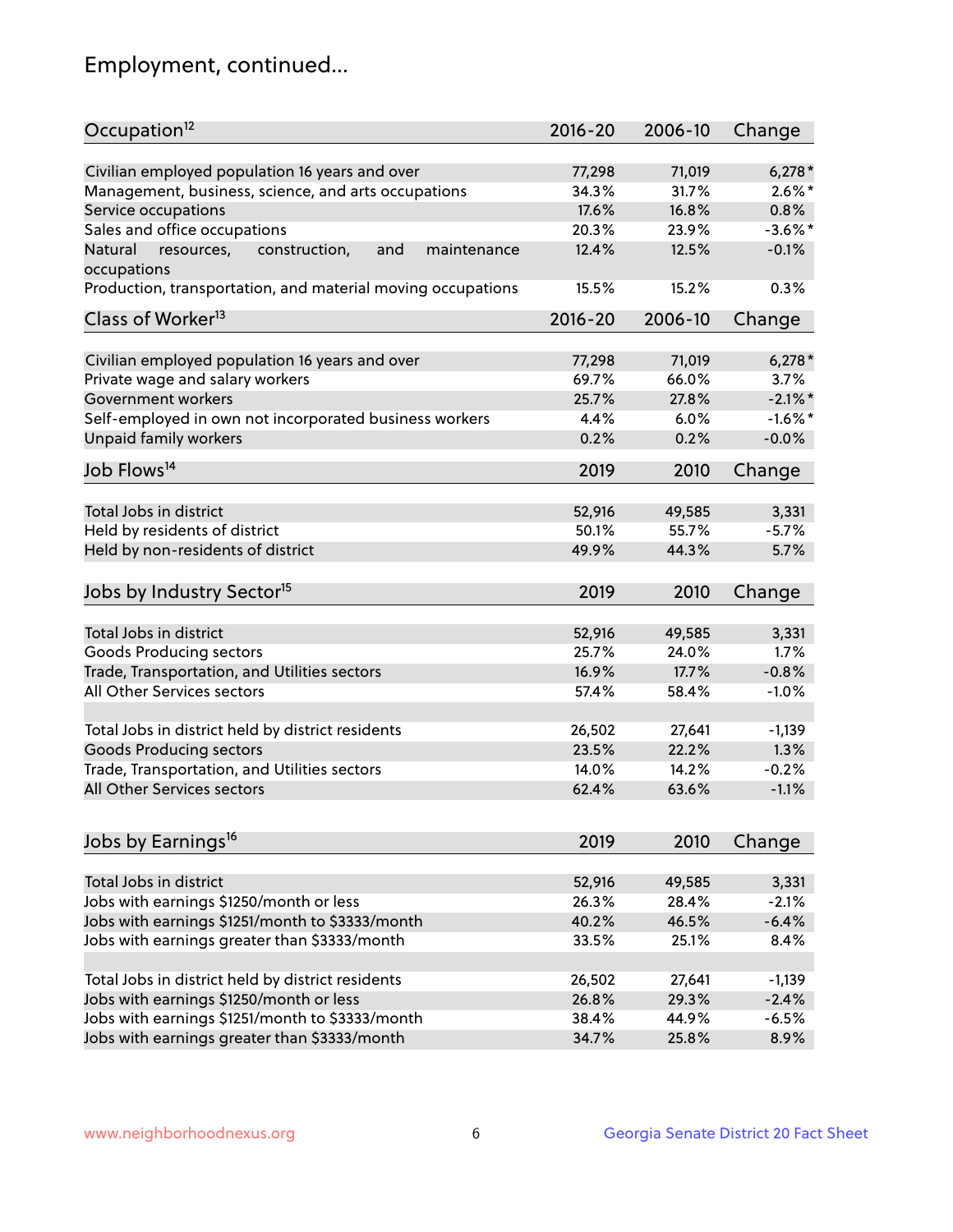## Employment, continued...

| Jobs by Age of Worker <sup>17</sup>               | 2019   | 2010   | Change   |
|---------------------------------------------------|--------|--------|----------|
|                                                   |        |        |          |
| Total Jobs in district                            | 52,916 | 49,585 | 3,331    |
| Jobs with workers age 29 or younger               | 22.6%  | 21.9%  | 0.6%     |
| Jobs with workers age 30 to 54                    | 55.0%  | 59.9%  | $-4.9%$  |
| Jobs with workers age 55 or older                 | 22.5%  | 18.2%  | 4.3%     |
|                                                   |        |        |          |
| Total Jobs in district held by district residents | 26,502 | 27.641 | $-1,139$ |
| Jobs with workers age 29 or younger               | 20.3%  | 19.4%  | 0.9%     |
| Jobs with workers age 30 to 54                    | 55.1%  | 60.2%  | $-5.0%$  |
| Jobs with workers age 55 or older                 | 24.5%  | 20.4%  | 4.1%     |
|                                                   |        |        |          |

#### Education

| School Enrollment <sup>18</sup>                | $2016 - 20$ | 2006-10 | Change     |
|------------------------------------------------|-------------|---------|------------|
|                                                |             |         |            |
| Population 3 years and over enrolled in school | 46,548      | 45,720  | 828        |
| Nursery school, preschool                      | 6.2%        | 6.5%    | $-0.3%$    |
| Kindergarten                                   | 6.3%        | 6.0%    | 0.3%       |
| Elementary school (grades 1-8)                 | 41.2%       | 42.1%   | $-0.9%$    |
| High school (grades 9-12)                      | 22.2%       | 23.6%   | $-1.5%$    |
| College or graduate school                     | 24.1%       | 21.7%   | 2.4%       |
| Educational Attainment <sup>19</sup>           | $2016 - 20$ | 2006-10 | Change     |
|                                                |             |         |            |
| Population 25 years and over                   | 129,438     | 116,142 | 13,296*    |
| Less than 9th grade                            | 3.8%        | 6.4%    | $-2.6\%$ * |
| 9th to 12th grade, no diploma                  | 8.1%        | 13.1%   | $-5.0\%$ * |
| High school graduate (includes equivalency)    | 34.6%       | 38.0%   | $-3.4\%$ * |
| Some college, no degree                        | 21.7%       | 18.0%   | $3.7\%$ *  |
| Associate's degree                             | 8.8%        | 7.1%    | $1.8\%$ *  |
| Bachelor's degree                              | 13.5%       | 10.5%   | $3.0\%$ *  |
| Graduate or professional degree                | 9.4%        | $6.8\%$ | $2.6\%$ *  |
|                                                |             |         |            |
| Percent high school graduate or higher         | 88.0%       | 80.4%   | $7.6\%$ *  |
| Percent bachelor's degree or higher            | 22.9%       | 17.3%   | $5.6\%$ *  |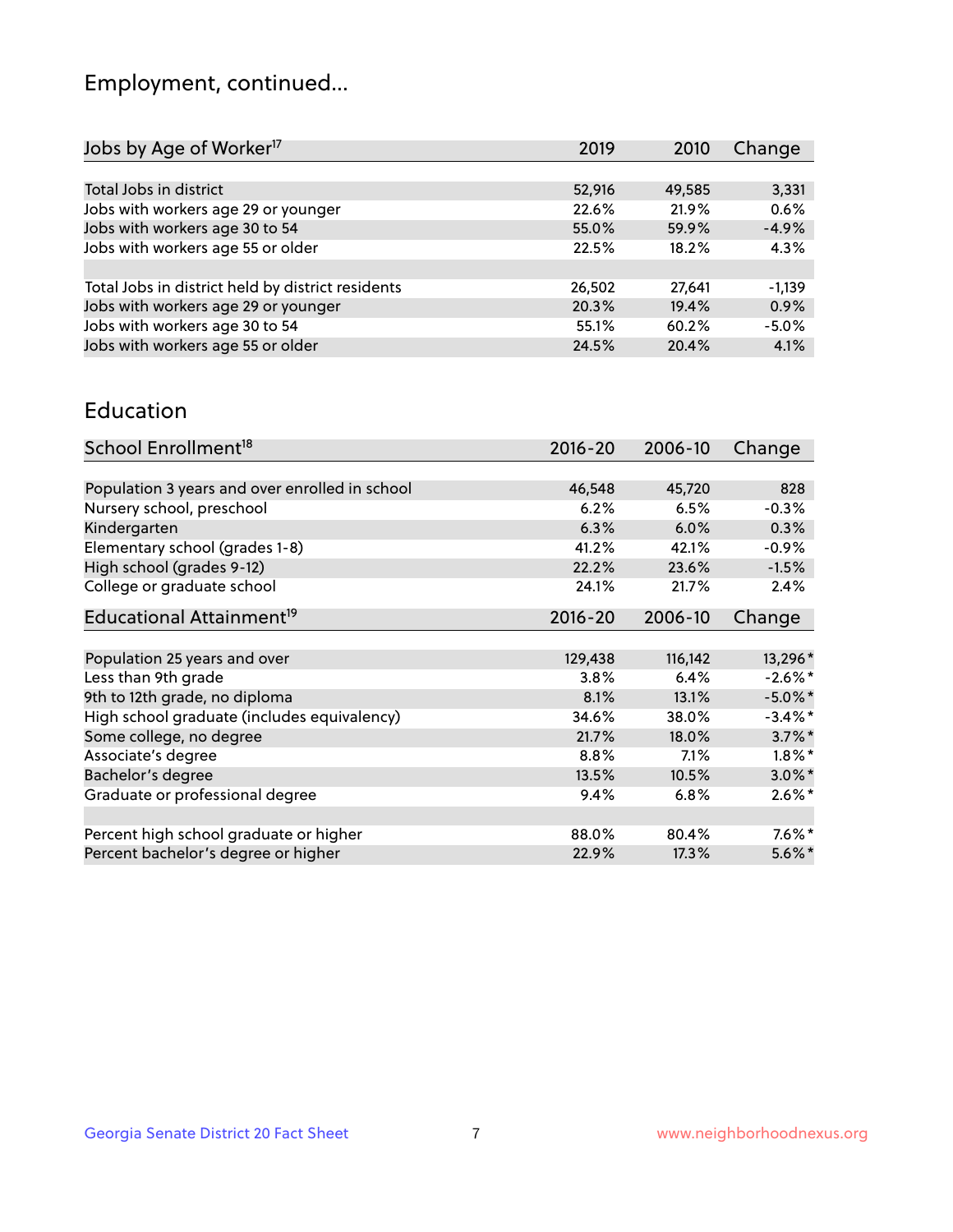## Housing

| Households by Type <sup>20</sup>                     | 2016-20     | 2006-10 | Change     |
|------------------------------------------------------|-------------|---------|------------|
|                                                      |             |         |            |
| <b>Total households</b>                              | 66,744      | 62,441  | $4,303*$   |
| Family households (families)                         | 71.5%       | 70.1%   | 1.4%       |
| With own children under 18 years                     | 30.7%       | 32.7%   | $-2.0%$    |
| Married-couple family                                | 51.5%       | 49.9%   | 1.6%       |
| With own children of the householder under 18 years  | 19.3%       | 20.6%   | $-1.3%$    |
| Male householder, no wife present, family            | 5.8%        | 4.5%    | $1.3\%$ *  |
| With own children of the householder under 18 years  | 3.1%        | 2.7%    | 0.4%       |
| Female householder, no husband present, family       | 14.2%       | 15.6%   | $-1.5%$    |
| With own children of the householder under 18 years  | 8.3%        | 9.4%    | $-1.1%$    |
| Nonfamily households                                 | 28.5%       | 29.9%   | $-1.4%$    |
| Householder living alone                             | 25.4%       | 26.8%   | $-1.4%$    |
| 65 years and over                                    | 10.5%       | 10.4%   | 0.1%       |
|                                                      |             |         |            |
| Households with one or more people under 18 years    | 34.7%       | 37.1%   | $-2.4\%$ * |
| Households with one or more people 65 years and over | 30.5%       | 24.5%   | $6.0\%$ *  |
|                                                      |             |         |            |
| Average household size                               | 2.68        | 2.65    | $0.04*$    |
| Average family size                                  | 3.19        | 3.22    | $-0.03$    |
|                                                      |             |         |            |
| Housing Occupancy <sup>21</sup>                      | 2016-20     | 2006-10 | Change     |
|                                                      |             |         |            |
| Total housing units                                  | 80,585      | 73,926  | $6,659*$   |
| Occupied housing units                               | 82.8%       | 84.5%   | $-1.6%$ *  |
| Vacant housing units                                 | 17.2%       | 15.5%   | $1.6\%$ *  |
| Homeowner vacancy rate                               | 1.1         | 1.6     | $-0.4$     |
| Rental vacancy rate                                  | 5.7         | 8.8     | $-3.1$     |
|                                                      |             |         |            |
| Units in Structure <sup>22</sup>                     | $2016 - 20$ | 2006-10 | Change     |
|                                                      |             |         |            |
| Total housing units                                  | 80,585      | 73,926  | $6,659*$   |
| 1-unit, detached                                     | 70.0%       | 67.7%   | $2.3\%$ *  |
| 1-unit, attached                                     | 0.6%        | 0.5%    | 0.1%       |
| 2 units                                              | 2.3%        | 3.2%    | $-0.9%$    |
| 3 or 4 units                                         | 2.7%        | 2.6%    | 0.0%       |
| 5 to 9 units                                         | 2.3%        | 2.9%    | $-0.6%$    |
| 10 to 19 units                                       | 1.0%        | 0.6%    | 0.4%       |
| 20 or more units                                     | 0.7%        | 0.6%    | 0.0%       |
| Mobile home                                          | 20.4%       | 21.8%   | $-1.4%$    |
|                                                      |             |         |            |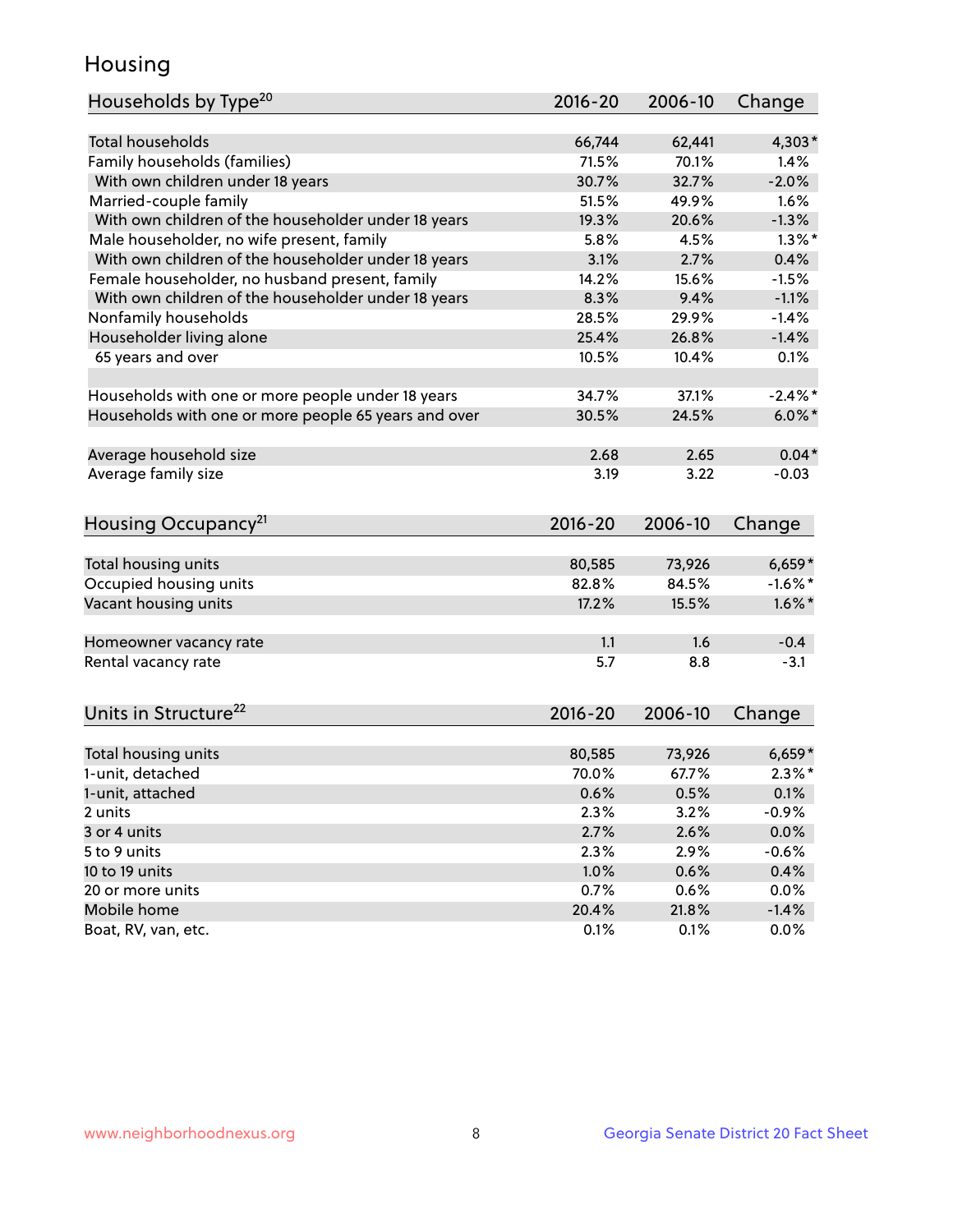## Housing, Continued...

| Year Structure Built <sup>23</sup>             | 2016-20          | 2006-10       | Change               |
|------------------------------------------------|------------------|---------------|----------------------|
| Total housing units                            | 80,585           | 73,926        | $6,659*$             |
| Built 2014 or later                            | 5.1%             | (X)           | (X)                  |
| Built 2010 to 2013                             | 4.0%             | (X)           | (X)                  |
| Built 2000 to 2009                             | 19.1%            | 15.6%         | $3.5\%$ *            |
| Built 1990 to 1999                             | 19.2%            | 21.5%         | $-2.3\%$ *           |
| Built 1980 to 1989                             | 14.3%            | 15.8%         | $-1.5%$ *            |
| Built 1970 to 1979                             | 14.5%            | 16.4%         | $-2.0\%$ *           |
| Built 1960 to 1969                             | 10.4%            | 11.4%         | $-1.0%$              |
| Built 1950 to 1959                             | 6.7%             | 8.2%          | $-1.5%$ *            |
| Built 1940 to 1949                             | 2.5%             | 4.4%          | $-1.9%$ *            |
| Built 1939 or earlier                          | 4.4%             | 6.7%          | $-2.4\%$ *           |
|                                                |                  |               |                      |
| Housing Tenure <sup>24</sup>                   | $2016 - 20$      | 2006-10       | Change               |
| Occupied housing units                         | 66,744           | 62,441        | $4,303*$             |
| Owner-occupied                                 | 71.4%            | 71.9%         | $-0.5%$              |
| Renter-occupied                                | 28.6%            | 28.1%         | 0.5%                 |
| Average household size of owner-occupied unit  | 2.70             | 2.69          | 0.00                 |
| Average household size of renter-occupied unit | 2.65             | 2.53          | $0.12*$              |
| Residence 1 Year Ago <sup>25</sup>             | $2016 - 20$      | 2006-10       | Change               |
|                                                |                  | 174,806       |                      |
| Population 1 year and over<br>Same house       | 187,881<br>87.7% | 86.2%         | 13,075*<br>$1.4\%$ * |
|                                                |                  |               |                      |
| Different house in the U.S.                    | 11.9%<br>6.5%    | 13.5%<br>7.6% | $-1.6\%$ *           |
| Same county                                    |                  |               | $-1.0%$              |
| Different county<br>Same state                 | 5.3%<br>4.0%     | 5.9%<br>4.2%  | $-0.5%$              |
|                                                |                  |               | $-0.1%$              |
| Different state                                | 1.3%             | 1.7%          | $-0.4%$              |
| Abroad                                         | 0.5%             | 0.3%          | 0.1%                 |
| Value of Housing Unit <sup>26</sup>            | $2016 - 20$      | 2006-10       | Change               |
| Owner-occupied units                           | 47,653           | 44,885        | $2,767*$             |
| Less than \$50,000                             | 15.4%            | 21.3%         | $-5.9\%$ *           |
| \$50,000 to \$99,999                           | 22.4%            | 28.1%         | $-5.7\%$ *           |
| \$100,000 to \$149,999                         | 15.9%            | 18.8%         | $-2.9\%$ *           |
| \$150,000 to \$199,999                         | 18.4%            | 13.3%         | $5.1\%$ *            |
| \$200,000 to \$299,999                         | 17.6%            | 12.6%         | $5.0\%$ *            |
| \$300,000 to \$499,999                         | 8.8%             | 5.2%          | $3.7\%$ *            |
| \$500,000 to \$999,999                         | 1.1%             | 0.8%          | 0.3%                 |
| \$1,000,000 or more                            | 0.4%             | 0.1%          | 0.3%                 |
| Median (dollars)                               | 139,365          | 101,755       | 37,611*              |
| Mortgage Status <sup>27</sup>                  | $2016 - 20$      | 2006-10       | Change               |
| Owner-occupied units                           | 47,653           | 44,885        | $2,767*$             |
| Housing units with a mortgage                  | 52.8%            | 54.0%         | $-1.2%$              |
| Housing units without a mortgage               | 47.2%            | 46.0%         | 1.2%                 |
|                                                |                  |               |                      |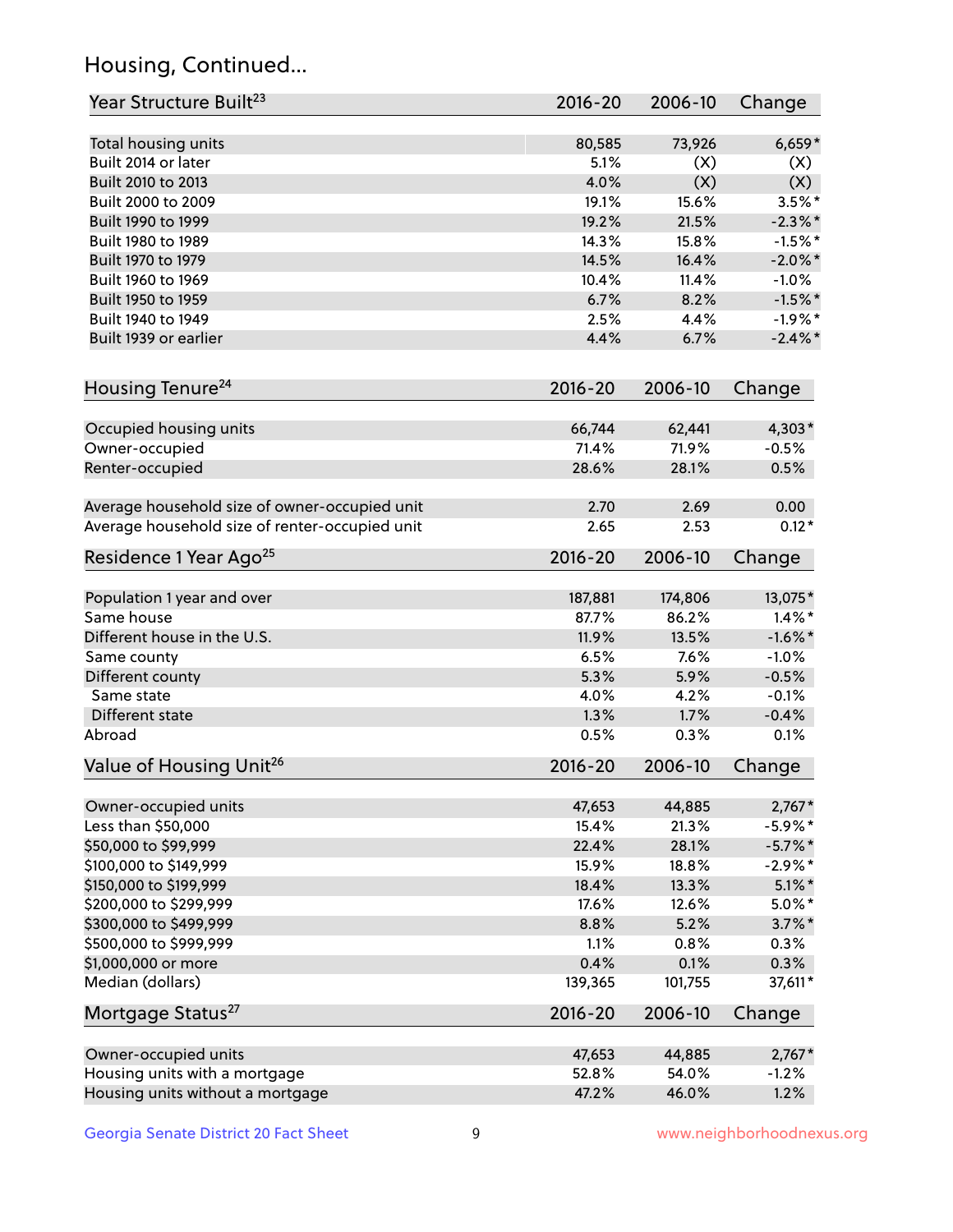## Housing, Continued...

| Selected Monthly Owner Costs <sup>28</sup>                                            | 2016-20     | 2006-10 | Change     |
|---------------------------------------------------------------------------------------|-------------|---------|------------|
| Housing units with a mortgage                                                         | 25,170      | 24,236  | 934        |
| Less than \$300                                                                       | 0.1%        | 0.3%    | $-0.2%$    |
| \$300 to \$499                                                                        | 1.0%        | 3.5%    | $-2.5%$    |
| \$500 to \$999                                                                        | 26.1%       | 38.6%   | $-12.5%$ * |
| \$1,000 to \$1,499                                                                    | 34.5%       | 30.6%   | $3.9\%$ *  |
| \$1,500 to \$1,999                                                                    | 23.2%       | 16.1%   | $7.1\%$ *  |
| \$2,000 to \$2,999                                                                    | 13.5%       | 8.6%    | 4.9%       |
| \$3,000 or more                                                                       | 1.5%        | 2.1%    | $-0.6%$    |
| Median (dollars)                                                                      | 1,318       | 1,108   | $210*$     |
|                                                                                       |             |         |            |
| Housing units without a mortgage                                                      | 22,482      | 20,649  | $1,833*$   |
| Less than \$150                                                                       | 4.3%        | 6.5%    | $-2.2%$    |
| \$150 to \$249                                                                        | 17.1%       | 23.2%   | $-6.1\%$ * |
| \$250 to \$349                                                                        | 23.4%       | 30.6%   | $-7.2%$ *  |
| \$350 to \$499                                                                        | 28.9%       | 25.4%   | $3.4\%$ *  |
| \$500 to \$699                                                                        | 17.3%       | 10.8%   | $6.4\%$ *  |
| \$700 or more                                                                         | 9.1%        | 3.4%    | $5.6\%$ *  |
| Median (dollars)                                                                      | 374         | 315     | $60*$      |
| Selected Monthly Owner Costs as a Percentage of<br>Household Income <sup>29</sup>     | $2016 - 20$ | 2006-10 | Change     |
| Housing units with a mortgage (excluding units where<br>SMOCAPI cannot be computed)   | 25,006      | 24,103  | 903        |
| Less than 20.0 percent                                                                | 54.9%       | 46.1%   | $8.8\%$ *  |
| 20.0 to 24.9 percent                                                                  | 15.5%       | 18.2%   | $-2.7\%$ * |
| 25.0 to 29.9 percent                                                                  | 8.7%        | 10.3%   | $-1.6%$    |
| 30.0 to 34.9 percent                                                                  | 4.4%        | 7.1%    | $-2.7\%$ * |
| 35.0 percent or more                                                                  | 16.5%       | 18.4%   | $-1.9%$    |
| Not computed                                                                          | 164         | 133     | 31         |
| Housing unit without a mortgage (excluding units where<br>SMOCAPI cannot be computed) | 22,190      | 20,095  | 2,095*     |
| Less than 10.0 percent                                                                | 50.6%       | 45.8%   | 4.8%       |
| 10.0 to 14.9 percent                                                                  | 17.6%       | 19.0%   | $-1.4%$    |
| 15.0 to 19.9 percent                                                                  | 9.6%        | 10.2%   | $-0.6%$    |
| 20.0 to 24.9 percent                                                                  | 5.2%        | 5.8%    | $-0.6%$    |
| 25.0 to 29.9 percent                                                                  | 4.2%        | 5.5%    | $-1.3%$    |
| 30.0 to 34.9 percent                                                                  | 2.0%        | 4.4%    | $-2.5%$    |
| 35.0 percent or more                                                                  | 10.9%       | 9.4%    | 1.5%       |
| Not computed                                                                          | 292         | 554     | $-262$     |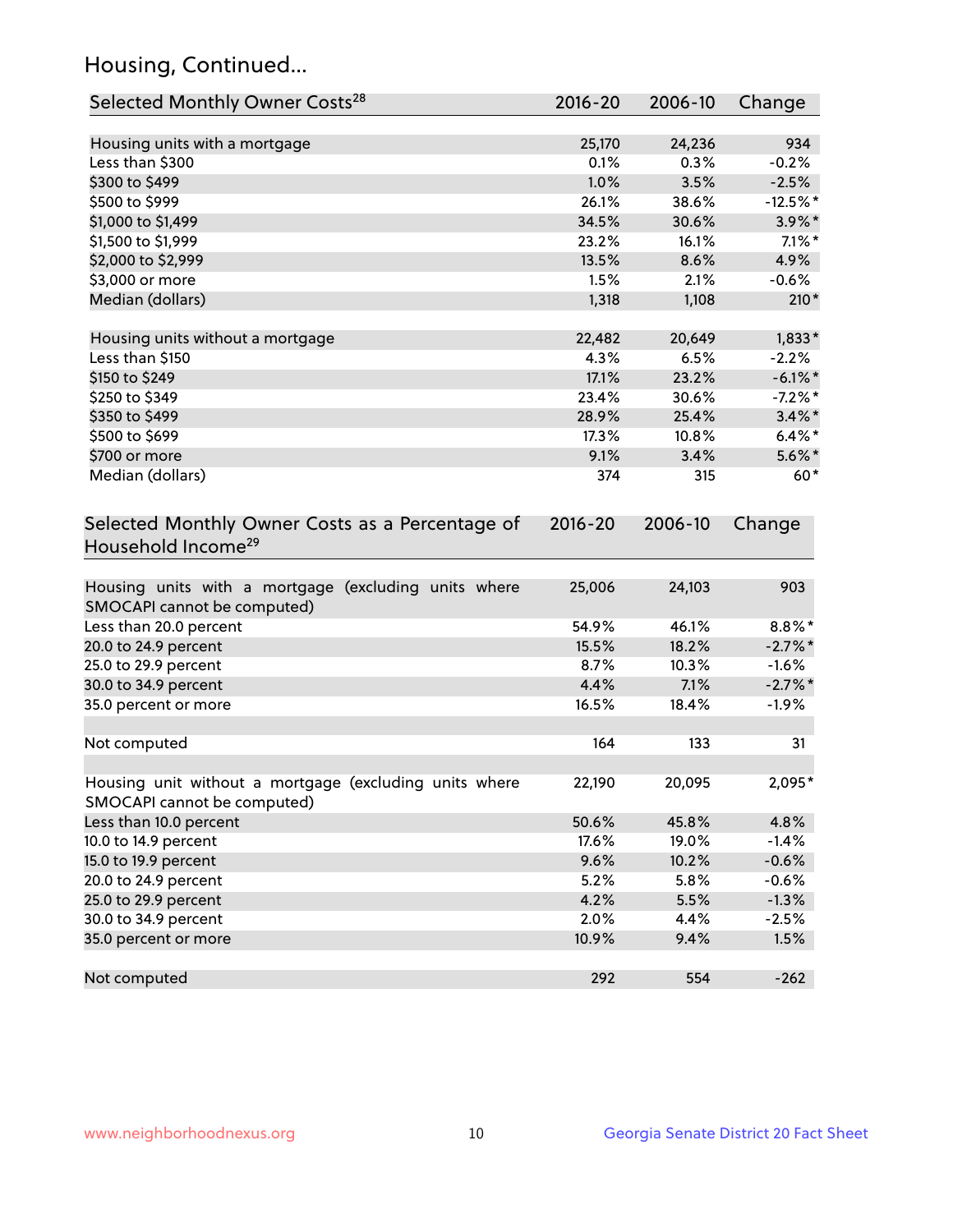## Housing, Continued...

| Gross Rent <sup>30</sup>                                     | 2016-20     | 2006-10 | Change    |
|--------------------------------------------------------------|-------------|---------|-----------|
|                                                              |             |         |           |
| Occupied units paying rent                                   | 16,796      | 15,716  | 1,081     |
| Less than \$200                                              | 2.1%        | 6.9%    | $-4.7%$   |
| \$200 to \$499                                               | 19.9%       | 29.6%   | $-9.8%$   |
| \$500 to \$749                                               | 36.7%       | 38.1%   | $-1.4%$   |
| \$750 to \$999                                               | 21.8%       | 16.9%   | 4.9%      |
| \$1,000 to \$1,499                                           | 15.3%       | 7.1%    | 8.2%      |
| \$1,500 to \$1,999                                           | 3.6%        | 1.1%    | 2.5%      |
| \$2,000 or more                                              | 0.5%        | 0.3%    | 0.2%      |
| Median (dollars)                                             | 694         | 583     | $111*$    |
|                                                              |             |         |           |
| No rent paid                                                 | 2,295       | 1,839   | 456       |
|                                                              |             |         |           |
| Gross Rent as a Percentage of Household Income <sup>31</sup> | $2016 - 20$ | 2006-10 | Change    |
|                                                              |             |         |           |
| Occupied units paying rent (excluding units where GRAPI      | 16,279      | 14,852  | 1,428     |
| cannot be computed)                                          |             |         |           |
| Less than 15.0 percent                                       | 17.4%       | 17.8%   | $-0.4%$   |
| 15.0 to 19.9 percent                                         | 15.9%       | 14.6%   | 1.3%      |
| 20.0 to 24.9 percent                                         | 10.9%       | 16.4%   | $-5.5%$ * |
| 25.0 to 29.9 percent                                         | 10.9%       | 9.5%    | 1.4%      |
| 30.0 to 34.9 percent                                         | 8.0%        | 7.5%    | 0.5%      |
| 35.0 percent or more                                         | 36.9%       | 34.2%   | 2.8%      |
|                                                              |             |         |           |
| Not computed                                                 | 2,812       | 2,703   | 109       |

## Transportation

| Commuting to Work <sup>32</sup>           | 2016-20 | 2006-10 | Change    |
|-------------------------------------------|---------|---------|-----------|
|                                           |         |         |           |
| Workers 16 years and over                 | 77,410  | 70,588  | $6,822*$  |
| Car, truck, or van - drove alone          | 86.2%   | 85.7%   | 0.5%      |
| Car, truck, or van - carpooled            | 8.9%    | 10.5%   | $-1.5%$ * |
| Public transportation (excluding taxicab) | 0.4%    | 0.2%    | 0.2%      |
| Walked                                    | 0.8%    | 0.8%    | $-0.0%$   |
| Other means                               | $0.9\%$ | $1.2\%$ | $-0.3%$   |
| Worked at home                            | 2.8%    | 1.5%    | $1.2\%$ * |
|                                           |         |         |           |
| Mean travel time to work (minutes)        | 24.5    | 22.1    | $2.3*$    |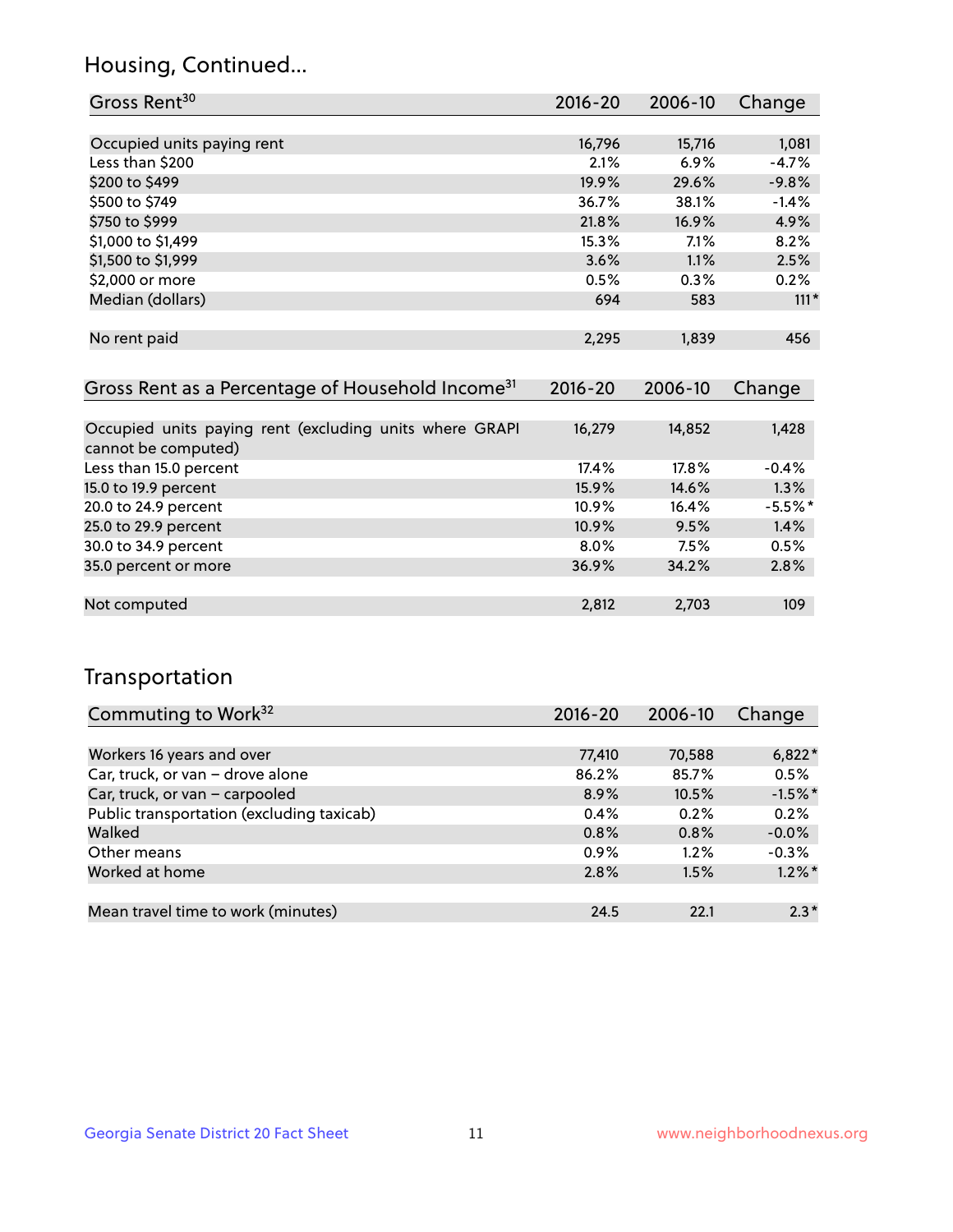## Transportation, Continued...

| Vehicles Available <sup>33</sup> | 2016-20 | 2006-10 | Change     |
|----------------------------------|---------|---------|------------|
|                                  |         |         |            |
| Occupied housing units           | 66,744  | 62,441  | $4,303*$   |
| No vehicles available            | 5.7%    | 6.4%    | $-0.7%$    |
| 1 vehicle available              | 31.3%   | 33.9%   | $-2.6\%$ * |
| 2 vehicles available             | 37.2%   | 37.0%   | 0.2%       |
| 3 or more vehicles available     | 25.9%   | 22.7%   | 3.1%       |

#### Health

| Health Insurance coverage <sup>34</sup>                 | 2016-20 |
|---------------------------------------------------------|---------|
|                                                         |         |
| Civilian Noninstitutionalized Population                | 178,795 |
| With health insurance coverage                          | 89.3%   |
| With private health insurance coverage                  | 68.0%   |
| With public health coverage                             | 35.3%   |
| No health insurance coverage                            | 10.7%   |
| Civilian Noninstitutionalized Population Under 19 years | 47,180  |
| No health insurance coverage                            | 5.9%    |
| Civilian Noninstitutionalized Population 19 to 64 years | 102,726 |
| In labor force:                                         | 73,994  |
| Employed:                                               | 70,677  |
| With health insurance coverage                          | 87.0%   |
| With private health insurance coverage                  | 82.4%   |
| With public coverage                                    | 8.8%    |
| No health insurance coverage                            | 13.0%   |
| Unemployed:                                             | 3,316   |
| With health insurance coverage                          | 60.6%   |
| With private health insurance coverage                  | 42.7%   |
| With public coverage                                    | 21.7%   |
| No health insurance coverage                            | 39.4%   |
| Not in labor force:                                     | 28,732  |
| With health insurance coverage                          | 80.0%   |
| With private health insurance coverage                  | 50.2%   |
| With public coverage                                    | 41.2%   |
| No health insurance coverage                            | 20.0%   |